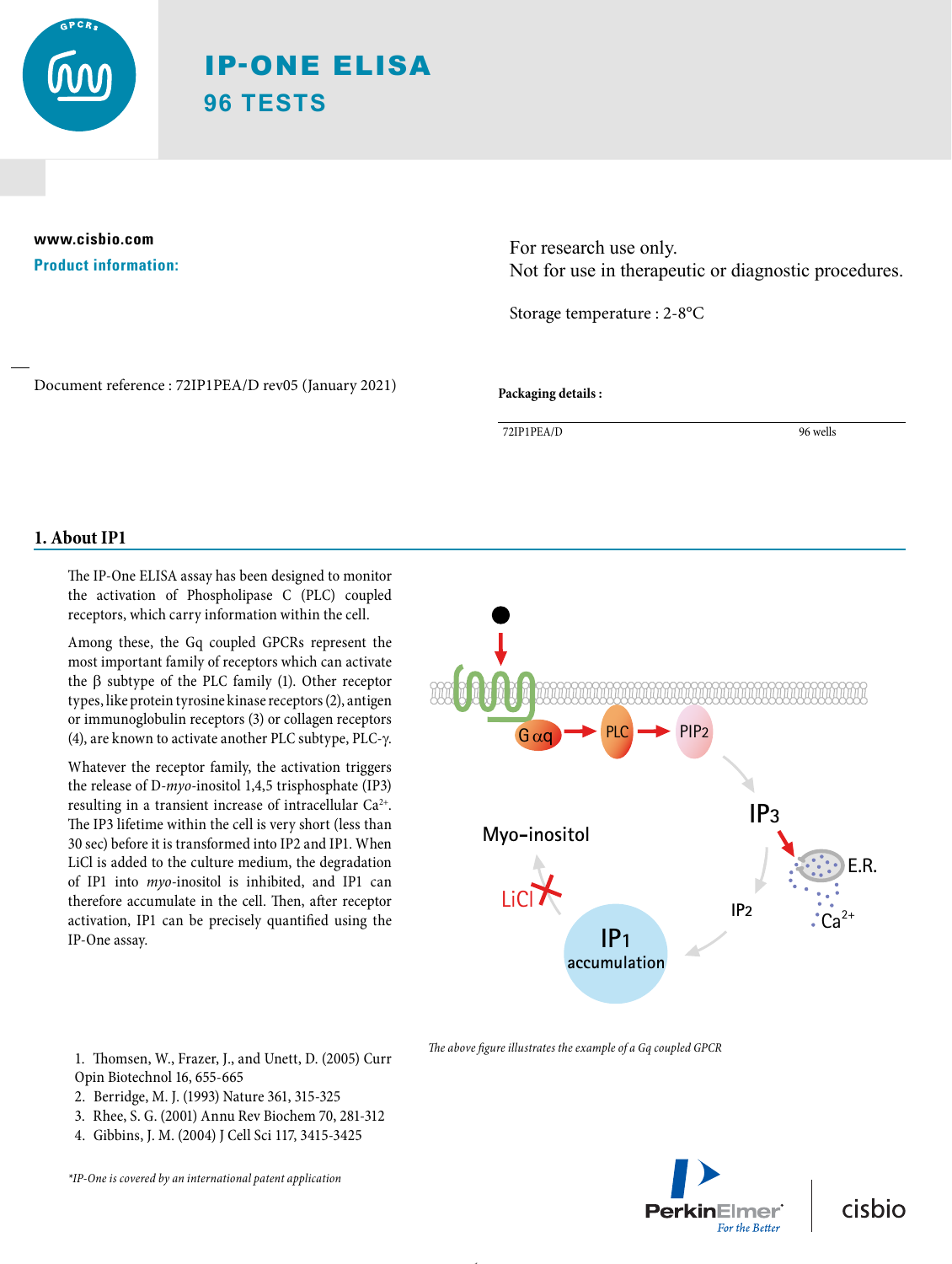## **2. About the assay**

The IP-One ELISA Kit contains all the reagents necessary to measure the IP1 produced in the cell after GPCR activation.

## **a. Cell based assay**



#### Step 1

| $\sqrt{1}$     | Cells are plated in appropriate cell culture plate (overnight incubation).                                                                       |  |  |  |
|----------------|--------------------------------------------------------------------------------------------------------------------------------------------------|--|--|--|
| $\overline{2}$ | Cells are stimulated by a ligand or the drug of interest (1 hour of incubation).                                                                 |  |  |  |
| $\mathbf{3}$   | Cells are lysed (30 min of incubation).                                                                                                          |  |  |  |
| Step 2         |                                                                                                                                                  |  |  |  |
| $\overline{4}$ | After transfer of the supernatant into the ELISA plate supplied with the kit, add IP1-HRP conjugate and anti-IP1 MAb<br>(3 hours of incubation). |  |  |  |
| Step 3         |                                                                                                                                                  |  |  |  |
| $\overline{5}$ | After a washing step, add TMB (from 20 to 30 min of incubation).                                                                                 |  |  |  |
| $\,6\,$        | Add stop solution, and read at 450 nm with optical correction.                                                                                   |  |  |  |

#### **b. ELISA assay**



The IP-One ELISA kit is a competitive immunoassay for the quantitative determination of D-*myo*-inositol 1 phosphate (IP1). This assay is based on the competition between free IP1 and IP1-HRP (Horse-Radish Peroxidase) conjugate for a limited number of binding sites on an anti-IP1 monoclonal antibody.

After a washing step, the revelation is carried out by the addition of HRP substrate TMB (3, 3', 5, 5'-Tetramethylbenzidine). The reaction is stopped and the optical density (OD) is read at 450 nm with an optional correction between 610 nm et 650 nm (correction for optical imperfections in the plate).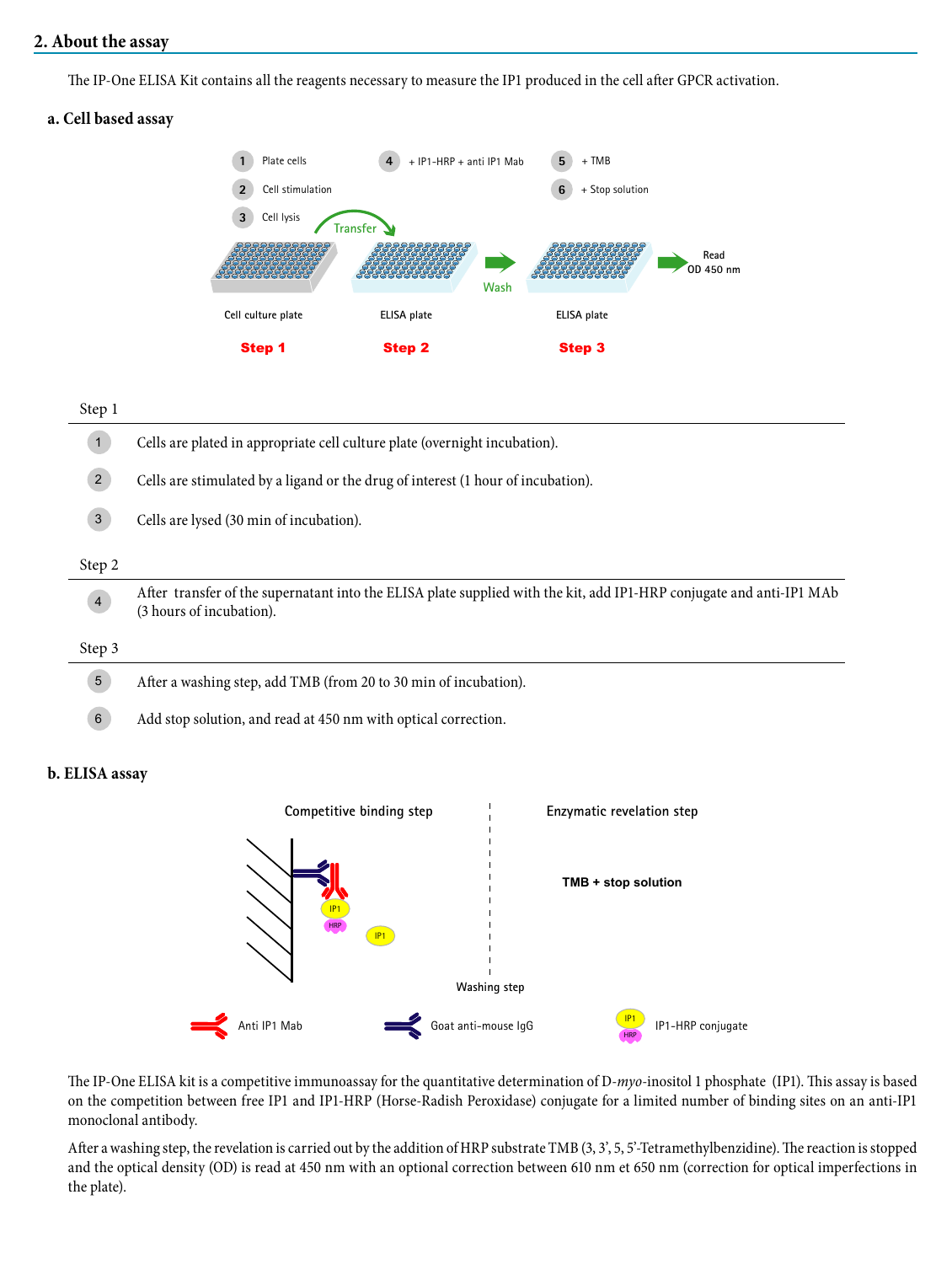## **3. Kit contents**

#### **a. Kit components**

The kit contains all the components necessary to perform 96 tests.

| Microplate (12 strips of 8 wells)     | pre-coated with goat Anti-mouse IgG |
|---------------------------------------|-------------------------------------|
| Plate cover                           | 2 adhesive strips                   |
| Zip bag                               | for storage of unused strips        |
| IP1-HRP Conjugate                     | $1$ vial $(2.8$ mL)                 |
| Anti-IP1 Monoclonal antibody (Mab)    | 1 vial (lyophilised)                |
| IP1 calibrator                        | 1 vial (lyophilised)                |
| Stimulation buffer 5X                 | $1$ vial $(8 \text{ mL})$           |
| Diluent                               | $1$ vial $(15 \text{ mL})$          |
| Concentrated wash solution (Tween 20) | $1$ vial $(10 \text{ mL})$          |
| <b>TMB</b>                            | 1 vial (15 mL)                      |
| Lysis reagent 20%                     | $1$ vial $(2 \text{ mL})$           |
| Stop solution                         | $1$ vial $(22 \text{ mL})$          |

#### **b. Storage and utilization**

The kit must not be used beyond the expiry date indicated on the kit label. Do not mix or substitute reagents with those from other batches. The kit has to be stored at 2-8°C. Bring all the reagents to room temperature for at least 30 minutes before opening. The reagents can be used immediately after reconstitution. Mix gently all the reagents before use.

#### **c. Recommendation prior using Cisbio kit**

The stimulation buffer supplied with the kit has been validated on several GPCR models (see the composition below).

If you wish to use your own stimulation buffer:

- do not forget to add LiCl in order to prevent IP1 degradation ( 50 mM recommended )
- do not use phosphate salts which interfere in the IP1 assay

Stimulation buffer composition 1X: 10 mM Hepes, 1 mM CaCl2, 0.5 mM MgCl2, 4.2 mM KCl, 146 mM NaCl, 5.5 mM Glucose, 50 mM LiCl pH=7.4.

#### **4. Additional items required**

- Cell culture plate (96 or 24 wells) appropriate for adherent cells
- A plate reader capable of measuring absorbance at 450 nm with wavelength correction set between 610 nm and 650 nm
- Deionized or distilled water for all the dilutions
- Pipettes, pipette tips and multi-channel pipette
- A microplate shaker capable of maintaining a speed of 200+/- 50 rpm
- Plate washer
- Disposable bottles or tubes for diluting calibrator

#### **5. Safety precaution**

Some components of this kit contain corrosive products (see symbol on the reagent label). Use with caution and wear suitable protection.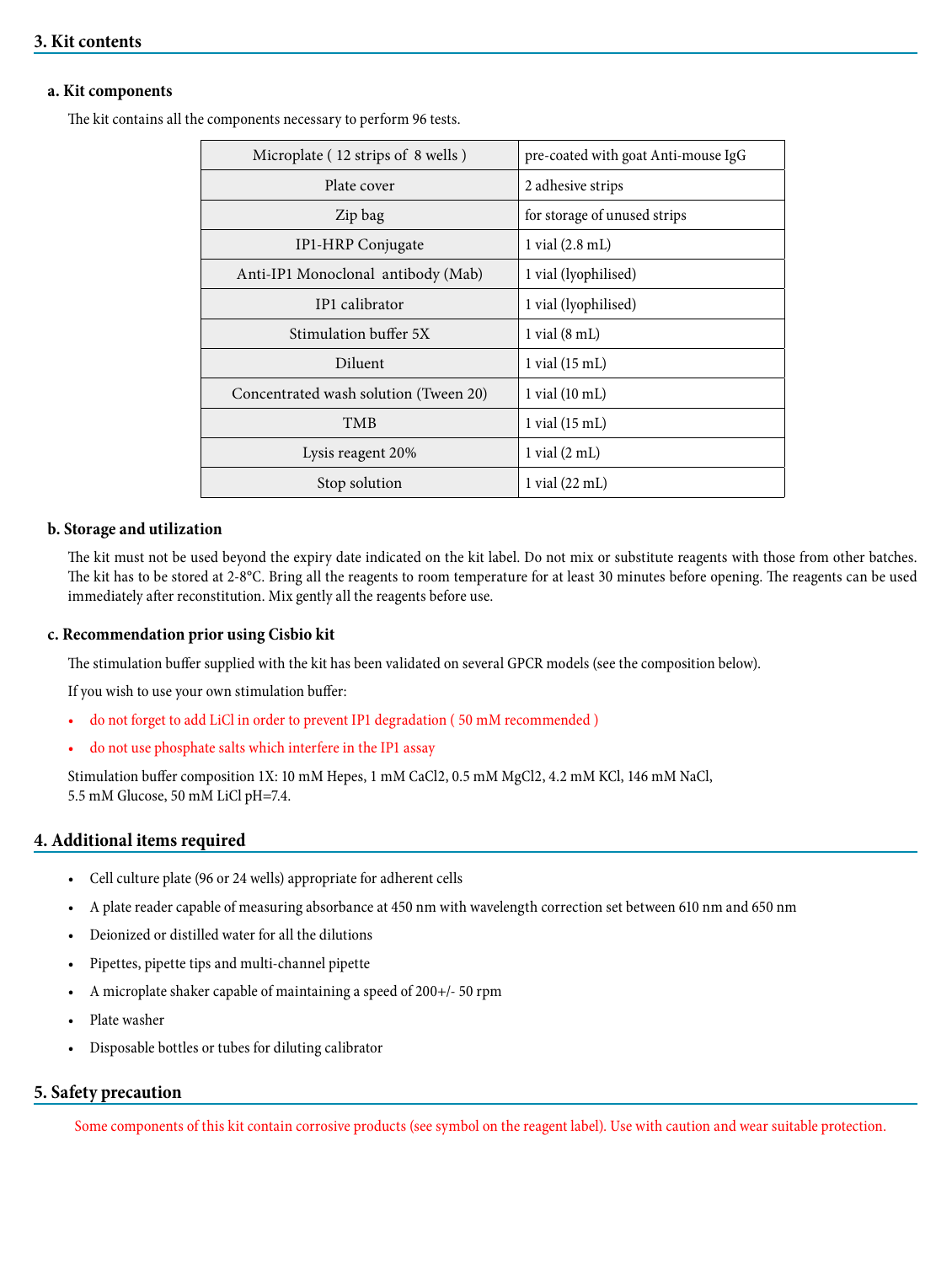## **6. Reagent preparation**

#### **a. Working solutions**

The working solutions are prepared following the instructions on next page:

| Reagent                                                                                 | Preparation                                                                                                                                                 |
|-----------------------------------------------------------------------------------------|-------------------------------------------------------------------------------------------------------------------------------------------------------------|
| <b>IP1-HRP</b> Conjugate<br>Diluent<br>TMB<br>Stop solution                             | Ready-to-use solution                                                                                                                                       |
| Monoclonal antibody (anti-IP1 MAb)<br>IP1 calibrator $(50 \mu M)$ after reconstitution) | Add X mL diluent (see information on the vial)                                                                                                              |
| Stimulation buffer 5X                                                                   | Dilution $1/5$ in water - e.g. 4 mL stimulation buffer + 16 mL water                                                                                        |
| Concentrated wash solution                                                              | Dilution 1/666 in water (e.g. 1 mL concentrated solution + 665 mL water)<br>(Solution $1X: 0.05\%$ Tween 20)                                                |
| Lysis reagent 20%                                                                       | Dilution with diluent (see cell assay) to:<br>$1\%$ (e.g. 0.2 mL lysis reagent $+3.8$ mL diluent)<br>$2.5\%$ (e.g. 0.4 mL lysis reagent $+ 2.8$ mL diluent) |

#### **b. Preparation of standard solutions**

Reconstitute the calibrator with diluent (see indications on the label for the reconstitution volume). After reconstitution the calibrator is 50µM IP1. Prepare the standard solutions C1 to C5 by successive dilutions of calibrator with diluent. Unused concentrated calibrator (50 µM) can be aliquoted and stored at –20°C (see next section).

| Standard solution IP1 |                                                    | Standard concentration |                     |  |
|-----------------------|----------------------------------------------------|------------------------|---------------------|--|
|                       | Preparation                                        | Working solution (nM)  | Final in assay (nM) |  |
| C <sub>5</sub>        | 100 µL reconstituted calibrator $+$ 400 µL diluent | 10,000                 | 5,000               |  |
| C <sub>4</sub>        | $100 \mu L C5 + 500 \mu L$ diluent                 | 1,666                  | 833                 |  |
| C <sub>3</sub>        | $100 \mu L C4 + 300 \mu L$ diluent                 | 416                    | 208                 |  |
| C <sub>2</sub>        | $100 \mu L C3 + 300 \mu L$ diluent                 | 104                    | 52                  |  |
| C1                    | $100 \mu L C2 + 200 \mu L$ diluent                 | 34                     |                     |  |
| C0                    | Diluent                                            |                        | $\theta$            |  |

## **c. Reagents stability after utilization**

Microplate: Return unused strips to the foil pouch containing the dessicant pack and close it hermetically. Then, store this pouch in the zip bag supplied with the kit.

|                                                         | Reagents                    | Storage         | Stability                         |  |
|---------------------------------------------------------|-----------------------------|-----------------|-----------------------------------|--|
| Microplate (in zip bag)<br><b>Diluent</b><br><b>TMB</b> |                             | $+4$ °C         | 1 month                           |  |
| Stop solution                                           |                             | $+4$ °C         | Until expiry date (see the label) |  |
| IP1 calibrator $(50 \mu M)$<br>Anti-IP1 Mab             | Reconstituted               | $-20^{\circ}$ C | 3 months                          |  |
| Stimulation buffer                                      | Diluted $(1X)$              | $+4$ °C         | 1 day                             |  |
|                                                         | Concentrated (5X)           |                 | Until expiry date (see the label) |  |
|                                                         | Diluted solution 1% or 2.5% | $+4$ °C         |                                   |  |
| Lysis reagent                                           | Concentrated 20%            |                 | Until expiry date (see the label) |  |
| Concentrated wash solution                              | Concentrated                | $+4$ °C         | Until expiry date (see the label) |  |
| (Tween 20)                                              | Diluted $(1X)$              |                 | 1 week                            |  |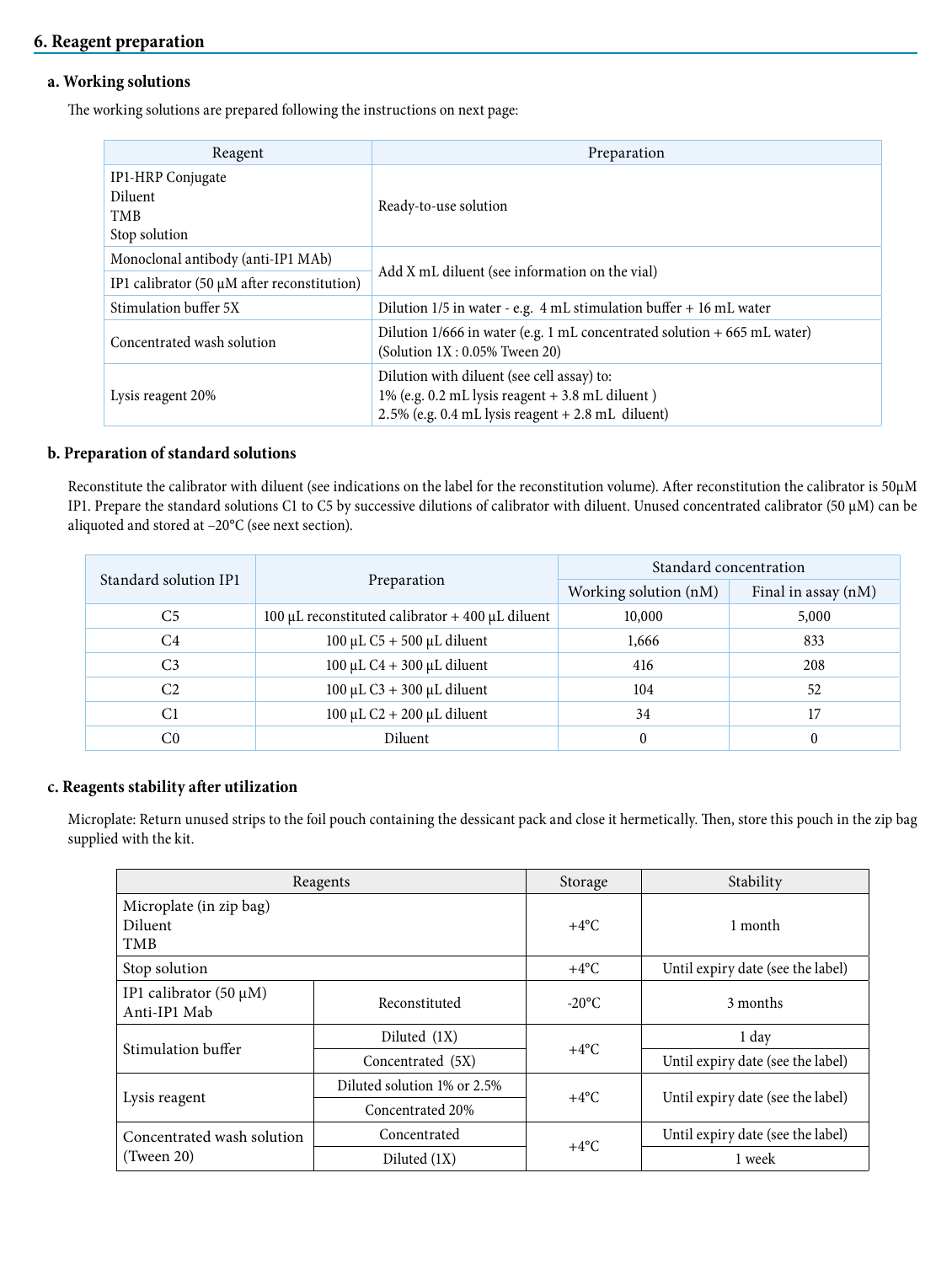**a. Cell based assay (example for adherent cells)**



Some advices to ensure good results:

• To have a good cell response, it is very important to reduce the time between cell supernatant removal step and the stimulation step. To do this, you should add 15 µL (96 well plate) or 100 µL (24 well plate) of stimulation buffer very quickly before adding the ligand.

• It is necessary to check the basal level in your cell assay.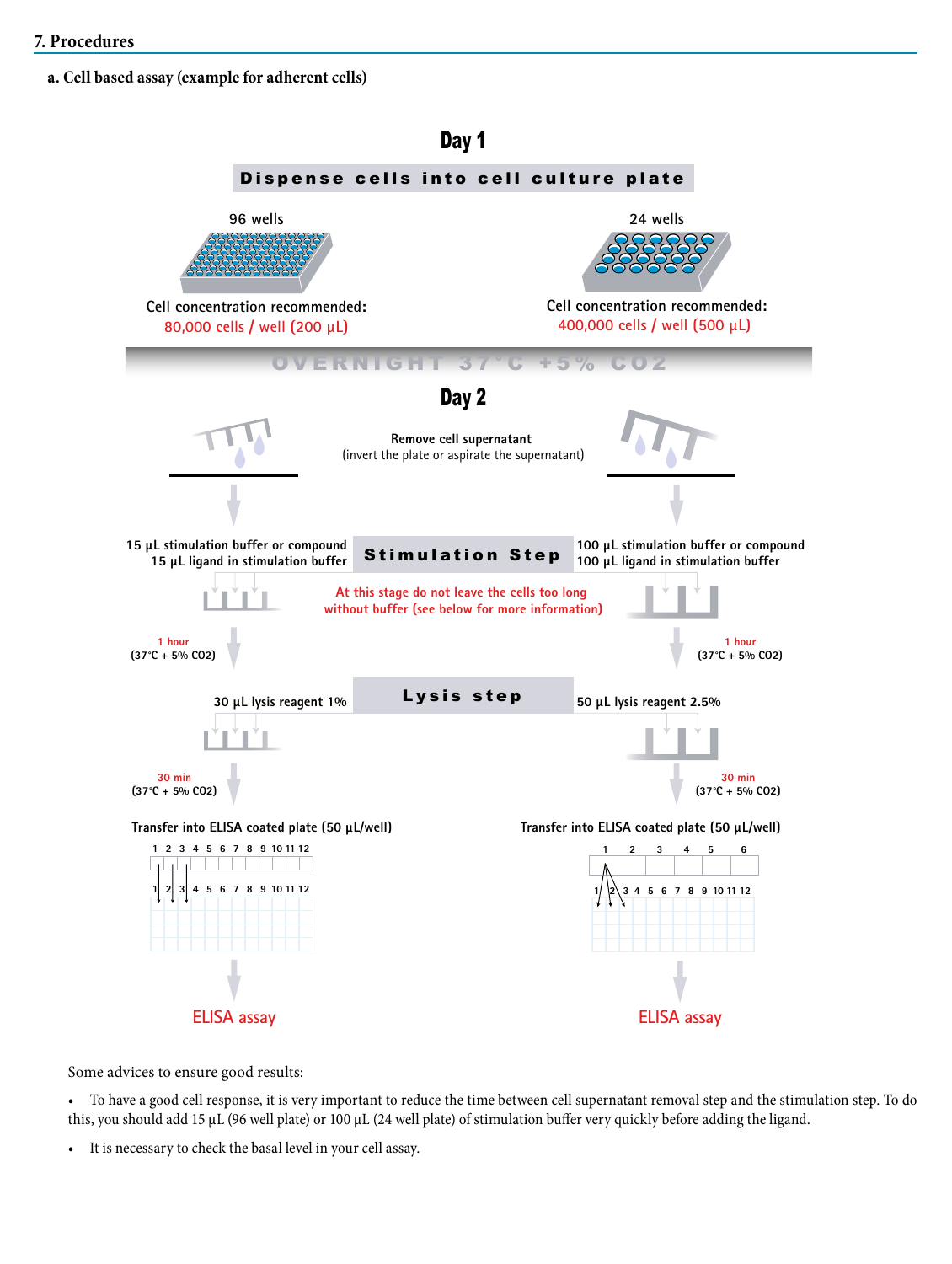It is recommended that all samples and standards be assayed in duplicate except the blank and TA wells, which can be run in singlet.

It is important to add the different reagents in the order indicated on this table.

Bring all the reagents to room temperature for at least 30 minutes before opening (see page 4, "Reagents stability after utilization").

|                           |                | A              | B              |
|---------------------------|----------------|----------------|----------------|
|                           | $\mathbf{1}$   | CO             | $_{\rm CO}$    |
| NSB: Non Specific Binding | $\overline{c}$ | C <sub>1</sub> | C1             |
| Blank: Substrate blank    | 3              | C <sub>2</sub> | C <sub>2</sub> |
| TA: Total Activity        | $\overline{4}$ | C <sub>3</sub> | C <sub>3</sub> |
|                           | 5              | C <sub>4</sub> | C <sub>4</sub> |
|                           | 6              | C <sub>5</sub> | C5             |

7 | NSB | NSB

8 Blank TA

|                                    |                             | standard   | sample     | <b>NSB</b> | Blank    | <b>TA</b> |
|------------------------------------|-----------------------------|------------|------------|------------|----------|-----------|
|                                    | Standard solutions C0 to C5 | $50 \mu L$ | $\cdots$   | $\cdots$   | $\cdots$ | $\cdots$  |
|                                    | Cell supernatant            | $\cdots$   | $50 \mu L$ | $\cdots$   | $\cdots$ | $\cdots$  |
| Solid phase and IP1<br>measurement | IP1-HRP Conjugate           | $25 \mu L$ | $25 \mu L$ | $25 \mu L$ | $\cdots$ | $\cdots$  |
|                                    | Anti-IP1 MAb                | $25 \mu L$ | $25 \mu L$ | $\cdots$   | $\cdots$ | $\cdots$  |
|                                    | Diluent                     | $\cdots$   | $\cdots$   | $75 \mu L$ | $\cdots$ | $\cdots$  |

Cover the plate and Incubate 3 hours RT under shaking ( 200 +/- 50 rpm )

| Reagent excess<br>elimination | Wash 6 times with wash solution $1x(250 \mu L /$ well) |             |             |             |             |             |
|-------------------------------|--------------------------------------------------------|-------------|-------------|-------------|-------------|-------------|
| Enzymatic activity            | TMB                                                    | $100 \mu L$ | $100 \mu L$ | $100 \mu L$ | $100 \mu L$ | $100 \mu L$ |
| revelation                    | <b>IP1-HRP</b> Conjugate                               | $\cdots$    | $\cdots$    | $\cdots$    | $\cdots$    | $5 \mu L$   |

## Incubate from 20 to 30 min RT in dark environment

| $\overline{\phantom{0}}$<br>Enzymatic signal<br>stabilization | Stop solution | $100 \mu L$ | $100 \mu L$ | $100 \mu L$ | 100 uL | 100 uL |
|---------------------------------------------------------------|---------------|-------------|-------------|-------------|--------|--------|
|---------------------------------------------------------------|---------------|-------------|-------------|-------------|--------|--------|

## Reading at 450 nm (with correction at 620 nm for example)

Reading must be done within 2 hours after stop reaction (dark environment).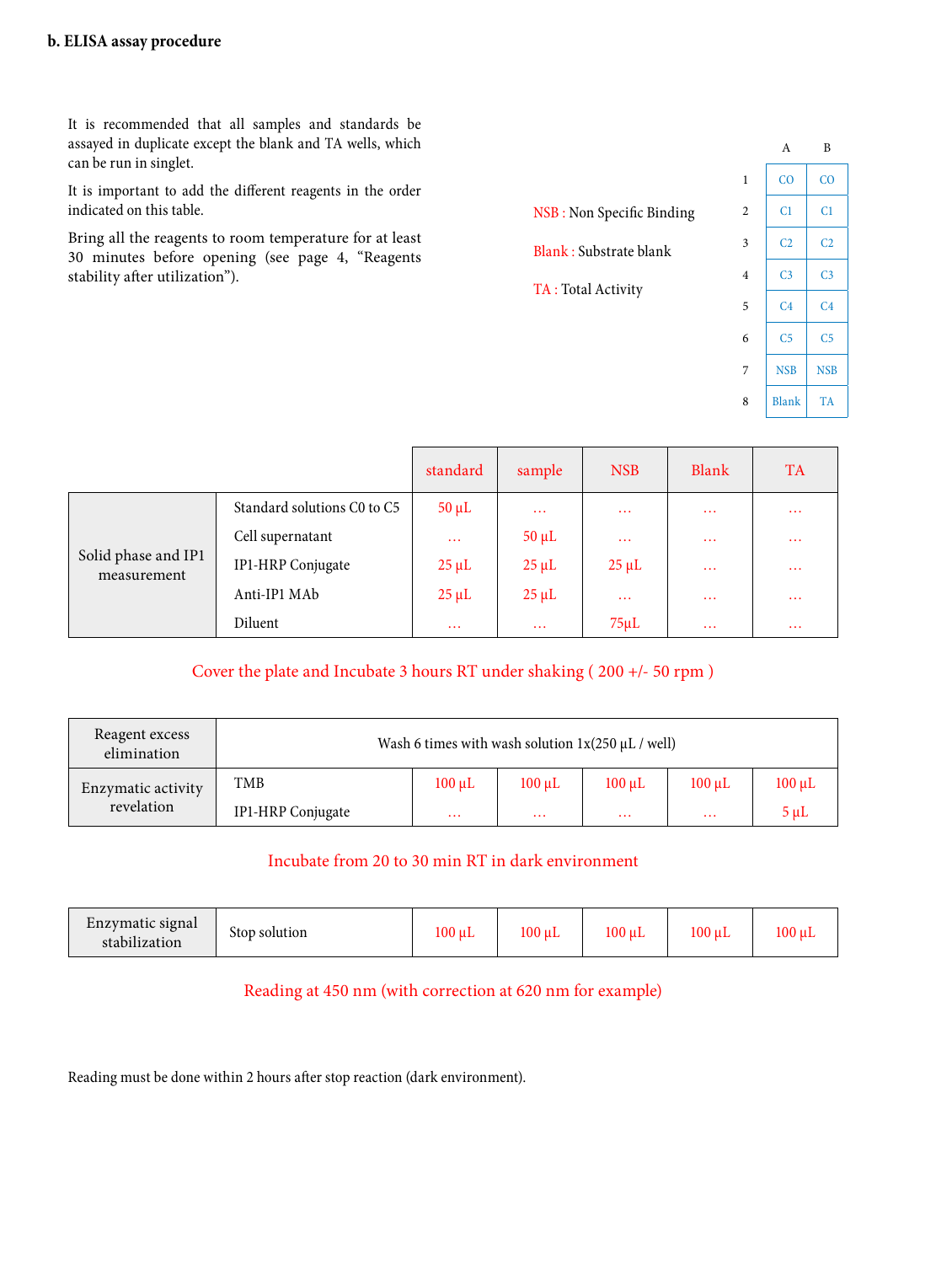#### **8. Results**

# **a. Calculation of results**

- For each well subtract the OD at 620 nm from the OD at 450 nm
- Average the duplicate readings for each standard, sample and NSB
- Calculate the average net optical density for each standard and sample. Average net OD = Average bound OD Average NSB OD
- Calculate % B/BO = divide the net OD for each standard and sample by standard CO net OD and multiply by 100

## **b. Data reduction (example)**

| Standards<br>Final concentration | 450 nm | $620$ nm | 450-620 nm | Average | Average<br>net | CV   | B/BO |
|----------------------------------|--------|----------|------------|---------|----------------|------|------|
| CO                               | 2.690  | 0.041    | 2.649      |         |                |      |      |
| $0 \text{ nM}$                   | 2.718  | 0.041    | 2.677      | 2.663   | 2.654          | 0.7  | 100% |
| C1                               | 2.378  | 0.039    | 2.339      | 2.298   | 2.289          | 2.6  | 86%  |
| $17~\mathrm{nM}$                 | 2.297  | 0.041    | 2.256      |         |                |      |      |
| C <sub>2</sub>                   | 1.850  | 0.039    | 1.811      |         |                |      |      |
| 52 nM                            | 1.814  | 0.041    | 1.773      | 1.792   | 1.783          | 1.5  | 67%  |
| C <sub>3</sub>                   | 0.944  | 0.039    | 0.905      |         |                |      |      |
| $208~\mathrm{nM}$                | 0.941  | 0.039    | 0.902      | 0.904   | 0.895          | 0.2  | 34%  |
| C <sub>4</sub>                   | 0.349  | 0.041    | 0.308      |         |                |      |      |
| 833 nM                           | 0.369  | 0.040    | 0.329      | 0.319   | 0.310          | 4.7  | 12%  |
| C <sub>5</sub>                   | 0.094  | 0.039    | 0.055      |         |                |      |      |
| 5,000 nM                         | 0.095  | 0.040    | 0.055      | 0.055   | 0.046          | 0.0  | 2%   |
|                                  | 0.049  | 0.039    | 0.010      |         |                | 15.7 |      |
| <b>NSB</b>                       | 0.049  | 0.041    | 0.008      | 0.009   |                |      |      |
| Blank                            | 0.051  | 0.041    | 0.010      |         |                |      |      |
| TA                               | 4.456  | 0.042    | 4.414      |         |                |      |      |